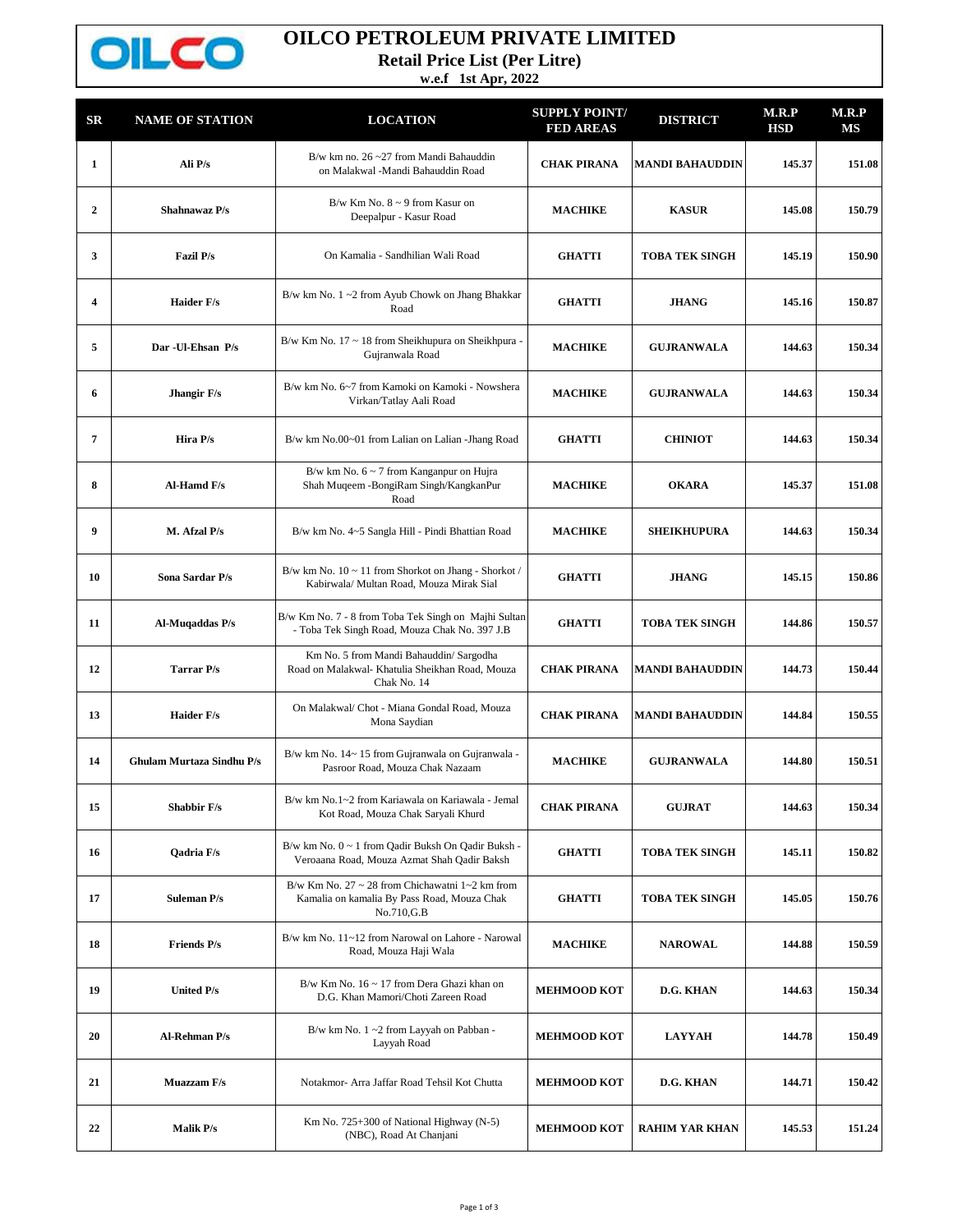

## **OILCO PETROLEUM PRIVATE LIMITED**

**Retail Price List (Per Litre)**

**w.e.f 1st Apr, 2022**

| SR | <b>NAME OF STATION</b>        | <b>LOCATION</b>                                                                                                               | <b>SUPPLY POINT/</b><br><b>FED AREAS</b> | <b>DISTRICT</b>       | M.R.P<br>HSD | M.R.P<br>MS   |
|----|-------------------------------|-------------------------------------------------------------------------------------------------------------------------------|------------------------------------------|-----------------------|--------------|---------------|
| 23 | Al-Raheem F/s                 | Chak No.123 - B/TDA B/w Km No. $1 \sim 2$ from Layyah-<br>Multan By Pass Road on Layyah City- Multan/ DG Khan<br>By Pass Road | <b>MEHMOOD KOT</b>                       | <b>LAYYAH</b>         | 144.77       | 150.48        |
| 24 | Awaisia P/s                   | Km No. 10 of Chowk Bahadar Pur to Chowk Shahbaz<br>Pur Road                                                                   | <b>MEHMOOD KOT</b>                       | <b>RAHIM YAR KHAN</b> | 146.02       | 151.73        |
| 25 | Al-Murtaza P/s                | B/w km No. 38 ~ 39 from Layyah on Garh Maharaja -<br>Chowk Azam ~ Layyah Road, Mouza 375/ TDA                                 | <b>MEHMOOD KOT</b>                       | <b>LAYYAH</b>         | 145.01       | 150.72        |
| 26 | M. Shafi P/s                  | Km No. 3 ~ 4 from Naiwala Bangla on Naiwala Bangla<br>- Shirinwala Road, Mouza Chak No. 142/9 -L                              | <b>SAHIWAL</b>                           | <b>SAHIWAL</b>        | 144.63       | 150.34        |
| 27 | AL-Karam P/s                  | B/w km No.0~1 from Fattoo Mor on Fattoo Mor Nai<br>Wala Bangla Road, Mouza Chak No.133/9-L                                    | <b>SAHIWAL</b>                           | <b>SAHIWAL</b>        | 144.63       | 150.34        |
| 28 | Rana F/s                      | 4 km from N(5) Gamber Chowk on Noor Shah-Ghamber<br>Road                                                                      | <b>SAHIWAL</b>                           | <b>SAHIWAL</b>        | 144.63       | 150.34        |
| 29 | Ellahi Baksh P/s              | 2.9 km from 50 Pull Adda on Ghaziabad - Kassowal<br>Road                                                                      | <b>SAHIWAL</b>                           | <b>SAHIWAL</b>        | 144.63       | 150.34        |
| 30 | <b>Chaudhary P/s</b>          | B/w km No. 6~7 from Adda Shabeel on Adda<br>Shabeel - Naiwala Bangla Road, Chak No. 140/9 - L                                 | <b>SAHIWAL</b>                           | <b>SAHIWAL</b>        | 144.63       | 150.34        |
| 31 | <b>Munawar P/s</b>            | B/w km No. 77~78 from Bahawal pur & B/w 98~99<br>from Bahawal Nagar on Bahawalpur Road, Mouza Qaim<br>Pur                     | <b>VEHARI</b>                            | <b>BAHAWALPUR</b>     | 144.63       | 150.34        |
| 32 | AL-Madina P/s                 | B/w km No. 0~1 from Kassowal on Kassowal<br>- Talumba Road, Mouza Chak No. 4/14-L                                             | <b>SAHIWAL</b>                           | <b>SAHIWAL</b>        | 144.63       | 150.34        |
| 33 | <b>Adil Hamza P/s</b>         | B/w km No.5~6 from Taj Chowk on Taj Chowk -<br>Ahmedpur/Chowk Sawatera Road, Mouza Ahmed Pur<br>Lumma                         | <b>MEHMOOD KOT</b>                       | <b>RAHIM YAR KHAN</b> | 145.53       | 151.24        |
| 34 | Nayyar P/s                    | B/w Km No.7~8 on Qadirpur/ Rawan - Tatepur Road,<br>MouzaTatepur,                                                             | <b>MEHMOOD KOT</b>                       | <b>MULTAN</b>         | 144.71       | 150.42        |
| 35 | Zam Zam P/s                   | $B/w$ km No. $21 \sim 22$ from Minchinabad on<br>Minchinabad - Head Sulemanki Road, Mouza Shrafpur                            | <b>VEHARI</b>                            | <b>BAHAWALNAGAR</b>   | 145.30       | 151.01        |
| 36 | Afzal & Sons P/s              | B/w km No.0~1 from Adda Bareka on Hasil Saru-Head<br>Sulemanki/Macleod Gunj Road, Mouza Bareka Ottar                          | <b>VEHARI</b>                            | <b>BAHAWALNAGAR</b>   | 145.40       | 151.11        |
| 37 | Lilla F/s                     | b/w Km No. 40 ~ 41 Khushab /Lilla - Pind<br>Dad Khan Road                                                                     | <b>GHATTI</b>                            | <b>KUSHAB</b>         | 145.43       | 151.14        |
| 38 | <b>Gondal P/s</b>             | $B/w 10 \sim 11$ km from Bhera on<br>Malakwal/Bhera - Shahpur/Johrian Road                                                    | <b>GHATTI</b>                            | <b>SARGODHA</b>       | 145.22       | 150.93        |
| 39 | Nazim P/s                     | B/w Km No. $9 \sim 8$ from Abdaal Chowk on Abdaal to<br>Hujjan Road, Mouza Salam                                              | <b>GHATTI</b>                            | <b>SARGODHA</b>       | 145.03       | 150.74        |
| 40 | Ali P/s                       | 1.4 Km from Sillanwali By Pass Chowk on Sillanwali<br>Barana Road                                                             | <b>GHATTI</b>                            | <b>SARGODHA</b>       | 144.77       | 150.48        |
| 41 | Ali Petroleum                 | B/w Km No.24 ~ 25 from Fath Pur on Mianwali -<br>Muzaffargarh Road, Mouza Chak No. 67/ML                                      | <b>KOTLA JAM</b>                         | <b>BHAKKAR</b>        | 144.63       | 150.34        |
| 42 | Afnan F/s                     | B/w km No. $54 \sim 55$ from Bhakkar on Kallur<br>Kot - Bhakkar Road, Mouza Kaluual Dagar                                     | <b>KOTLA JAM</b>                         | <b>BHAKKAR</b>        | 144.63       | 150.34        |
| 43 | <b>Draz Khel Brothers P/s</b> | B/w km No. 17~18 from Sargodha on Sargodha -<br>Khushab/ Mianwali Road, Mouza Dhrema                                          | <b>GHATTI</b>                            | <b>SARGODHA</b>       | 144.93       | 150.64        |
| 44 | Fakhr-E-Lasani P/S            | 6.4 km from Wagha Stop & 1.9 km from<br>Kingra Adda Stop on Kingra Sialkot Road, Mouza<br><b>Bhaloor Barhamna</b>             | <b>MACHIKE</b>                           | <b>SIALKOT</b>        | 145.39       | <b>151.10</b> |